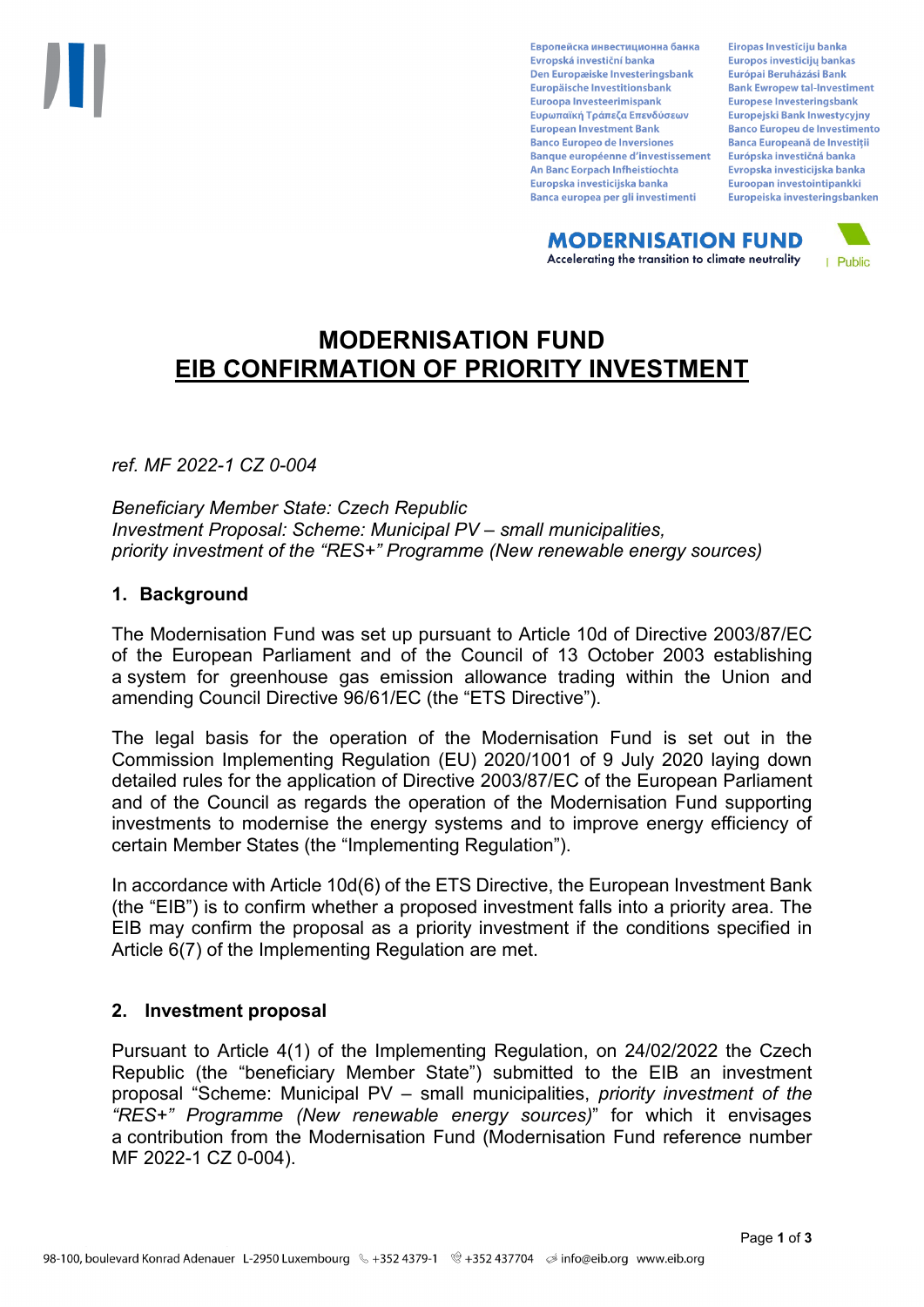

The investment proposal concerns a scheme for the period 2022-2030 relating to the installation of new photovoltaic power plants, energy storage and electrolysers to produce hydrogen.

The beneficiary Member State has requested funding of EUR 50 000 000 for a disbursement under the proposed scheme.

The beneficiary Member State has indicated an expected Modernisation Fund funding for the investment proposal of EUR 100 000 000.

The objective is to promote investments in renewable energy sources by providing investment subsidies for new installed capacity. This scheme focuses on projects of photovoltaic power plants in municipalities up to 3 000 inhabitants. Electricity storage systems and reimbursement of acquisition and installation costs of smart metering and energy management system facilities can be also supported as a part of a complex photovoltaic plant project installed directly at the source site. In addition, support may be provided for the purchase of an electrolyser to produce green hydrogen from PV plants.

It is planned to install under the scheme 105.7 MW of new capacity of photovoltaic power plants and 29.1 MWh of electricity storage capacity.

The scheme is aligned with the objectives of the National Energy and Climate Plan (NECP) for the Czech Republic.

### **3. Compliance with the conditions for priority investment**

- a) The beneficiary Member State has demonstrated that the investment complies with the requirements laid down in Article 10d(1) of the ETS Directive as it supports the modernisation of the energy system and it is in line with the objectives and measures set out in its NECP.
- b) According to the information provided by the beneficiary Member State and pursuant to Article 10d(2) Directive 2003/87/EC, the investment is considered as a priority investment as it falls under the priority areas "generation of electricity from renewable sources" and "energy storage".
- c) The beneficiary Member State has sufficient funds available for the requested disbursement according to the statement of the available funds referred to in Article 5(1) of the Implementing Regulation and after deduction of any amounts to be disbursed for investments already confirmed in accordance with Article 6(9) of the Implementing Regulation.
- d) The beneficiary Member State has provided evidence that the measures under the investment proposal:
- e) The beneficiary Member State has provided evidence that the measures under the investment proposal: